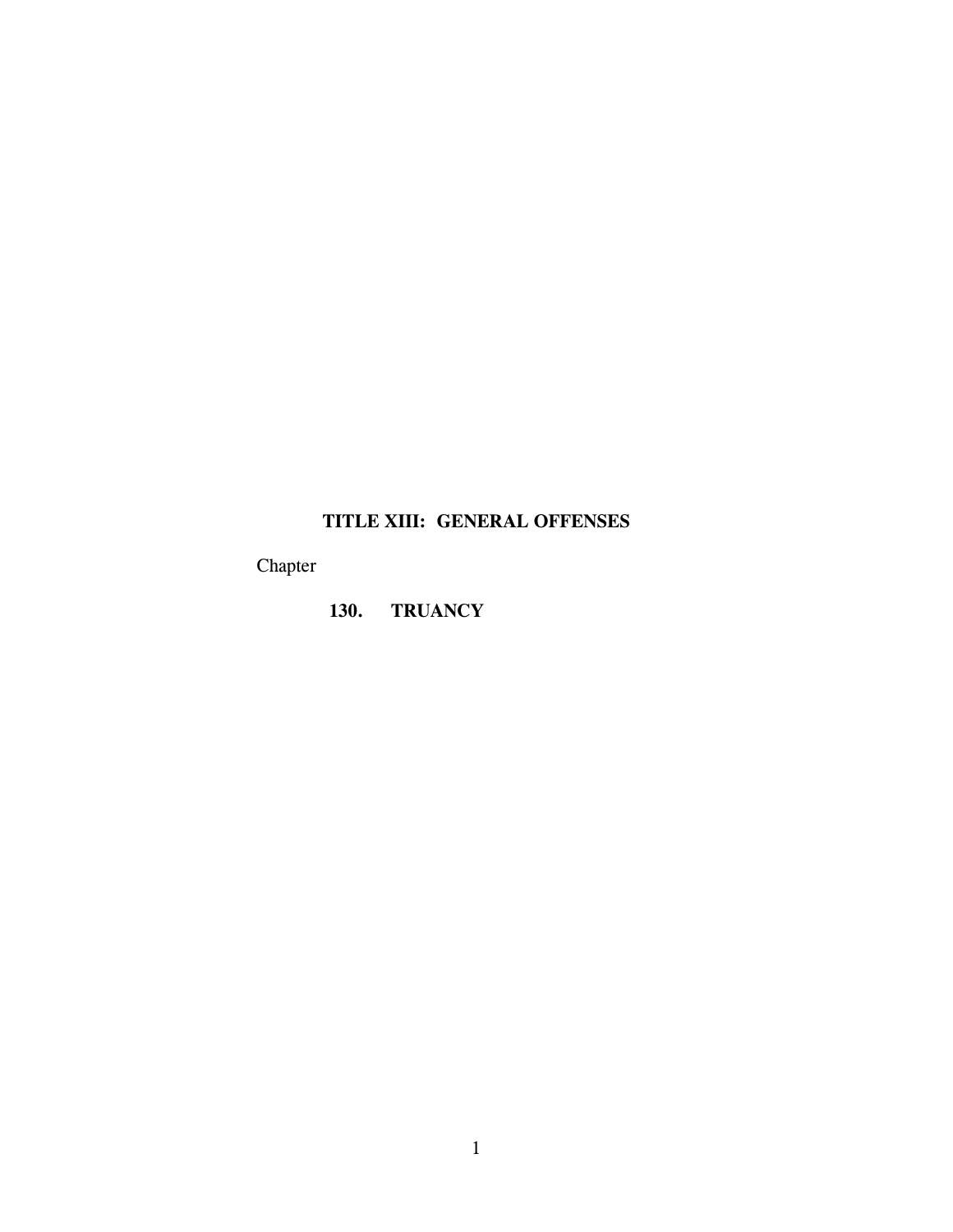**Effingham County - General Offenses**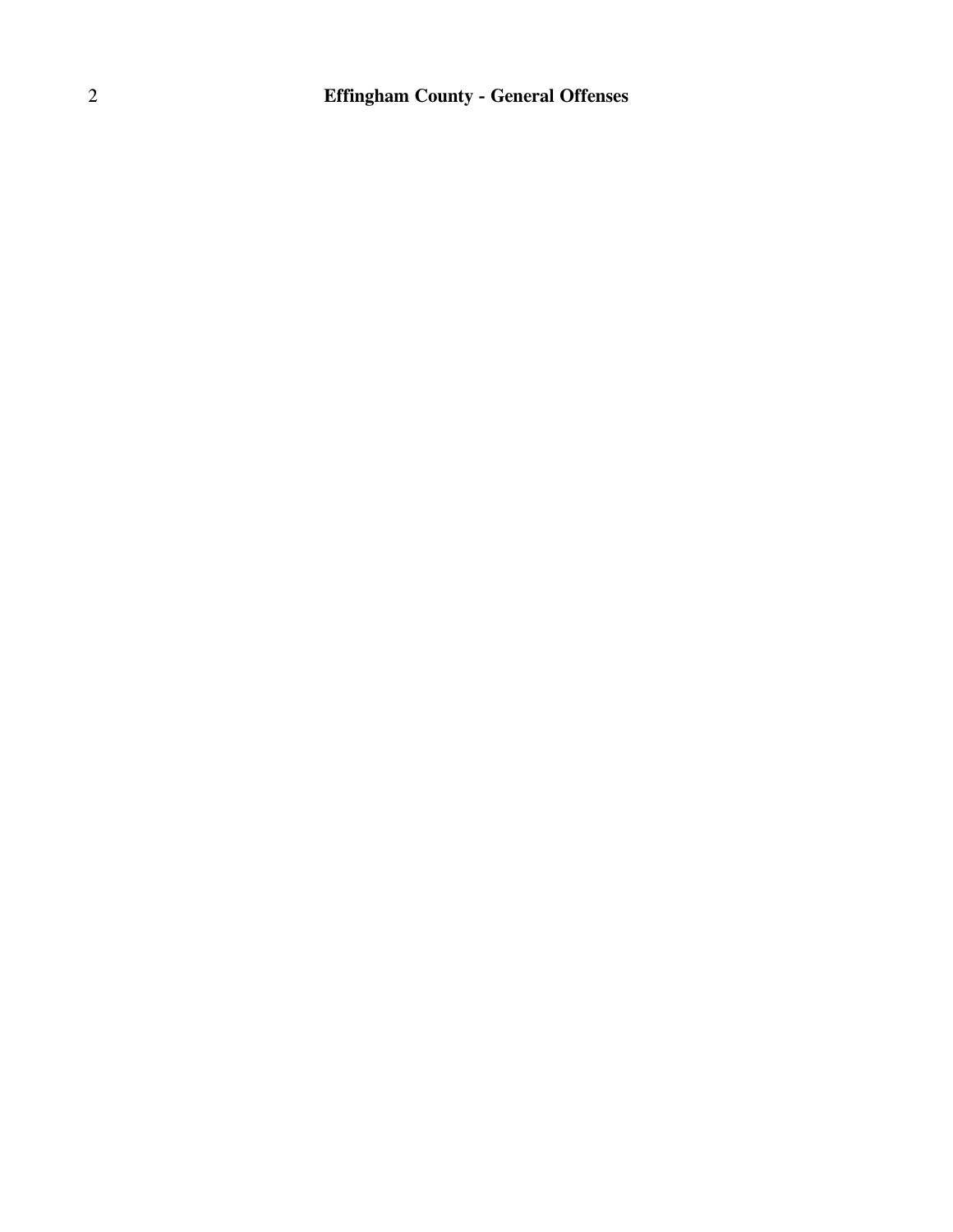# **CHAPTER 130: TRUANCY**

#### Section

| 130.01 Purpose                         |
|----------------------------------------|
| 130.02 Chronic truant                  |
| 130.03 Truancy prohibited              |
| 130.04 Valid cause for absence         |
| 130.05 Enforcement                     |
| 130.06 Distribution of ordinance fines |
|                                        |

130.99 Penalty

#### **§ 130.01 PURPOSE.**

Absenteeism from school by students under the age of 17 has become a significant problem, and in many instances police records establish that persons over the age of six and under the age of 17 who are frequently absent from school become involved in offenses of vandalism, drug abuse, alcohol consumption, disorderly conduct, and other offenses constituting crimes in the State of Illinois. The purpose of this chapter is to take appropriate action to cause a reduction in absenteeism from school by students over the age of six and under the age of 17.

(Ord. 14-32, passed 5-19-2014; Ord. 18-63, passed 7-16-2018)

# **§ 130.02 CHRONIC TRUANT.**

Any minor who fails within the definition of a "chronic truant" assigned such minors under § 26-2a of the Illinois School Code, 105 ILCS 5/26-2a, and § 3-33.5(a-3) of the Juvenile Court Act of 1987, 705 ILCS 405/3-33/5(a-3). These sections define a "chronic truant" as "any minor subject to compulsory school attendance for 5% or more of the previous 180 regular attendance days." (Ord. 14-32, passed 5-19-2014; Ord. 18-63, passed 7-16-2018)

### **§ 130.03 TRUANCY PROHIBITED.**

It shall be unlawful for any person within Effingham County who is required by law to attend school and who is subject to the compulsory attendance requirement of the Illinois School Code and enrolled in grades 1 through 12 in a public, private, or parochial school to absent himself or herself from attendance at school during the hour in which he or she is enrolled, including summer school, without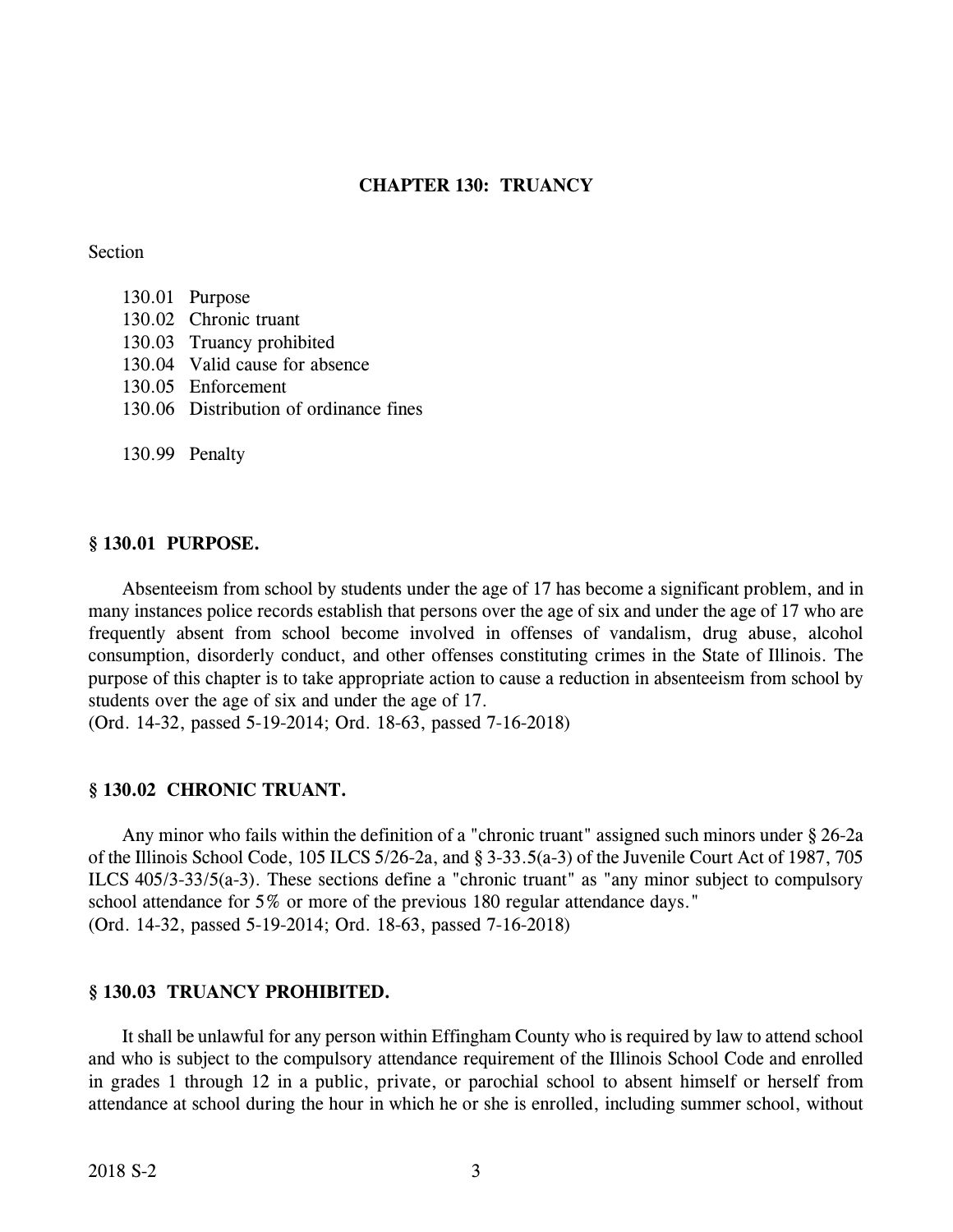permission of such student's school authorities. Any person who does not attend school when it is in regular session shall be guilty of truancy.

(Ord. 14-32, passed 5-19-2014; Ord. 18-63, passed 7-16-2018) Penalty, see § 130.99

# **§ 130.04 VALID CAUSE FOR ABSENCE.**

*VALID CAUSE FOR ABSENCE* is hereby defined as illness, observation of a religious holiday, death in the immediate family, family emergency, and/or other such situations beyond the control of the Effingham County student, as determined by the Board of Education of the Effingham County School District in which the student is enrolled, or such other circumstances which cause reasonable concern to the parent/guardian for the safety or health of the Effingham County student. (Ord. 14-32, passed 5-19-2014; Ord. 18-63, passed 7-16-2018)

### **§ 130.05 ENFORCEMENT.**

(A) The Truant Officers of any Effingham County School District or of the Bond-Christian-Effingham-Fayette-Montgomery Counties Regional Office of Education #3, the Sheriff and Deputy Sheriffs of Effingham County, and any other law enforcement office of any city, village, or political subdivision within Effingham County, are hereby empowered to enforce this chapter by the issuance of tickets, specifying the date and time of violation, and the Effingham County School District of enrollment of the truant Effingham County student, and are hereby given discretion to determine whether the violation shall be dealt with by the issuance of a written or verbal warning or by the issuance of a ticket, and whether such ticket may be disposed of by the payment of the minimum required fine to the Circuit Clerk of Effingham County, or whether a Court appearance will be required.

(B) All tickets issued hereunder shall be delivered by the issuing officer to the Effingham County Circuit Clerk, who shall assign to the same a case number for each ticket and shall notify both the State's Attorney, the issuer and the offender of all Court dates for each ticket.

(C) Upon the issuance of a ticket hereunder, a violation of this chapter shall be prosecuted by the State's Attorney as a petty offense, pursuant to the Illinois Code of Criminal Procedure. All tickets issued hereunder must be prosecuted within 12 months of issuance. (Ord. 14-32, passed 5-19-2014; Ord. 18-63, passed 7-16-2018)

### **§ 130.06 DISTRIBUTION OF ORDINANCE FINES.**

The fines collected by this chapter shall be divided equally between the school district impacted by the violation and the Effingham County Government. (Ord. 14-32, passed 5-19-2014; Ord. 18-63, passed 7-16-2018)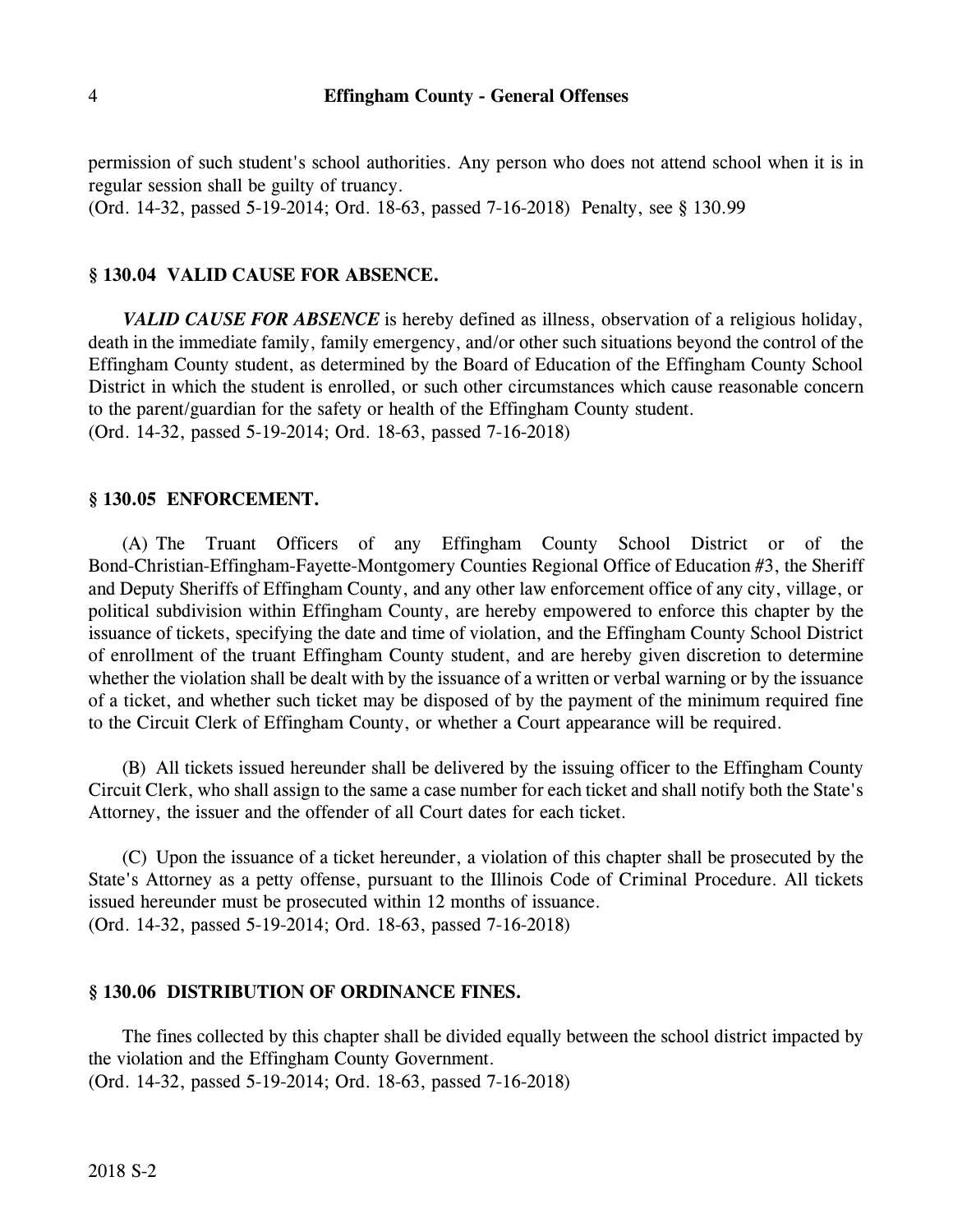# **Truancy** 5

# **§ 130.99 PENALTY.**

(A) It shall be unlawful for any Effingham County student to be absent from attendance without valid cause for absence, for all of any part of a school day in the Effingham County School District in which the Effingham County Student is enrolled. It is the responsibility of the parent/guardian who has custody or control of any child between the ages of six and 17 to cause that child to: (1) enroll in one of the Effingham County School Districts (thereby becoming an Effingham County student); and (2) attend some public school in the district wherein that child/Effingham County student resides the entire time it is in session during the regular school term, and/or any summer or other special term in which the Effingham County student may be enrolled. Any Effingham County student violating, or parent/guardian of an Effingham County student violating the terms of the chapter, which shall be punished as a petty offense, shall be subject to the following fines, not to exceed the limitations set forth in 55 ILCS 5/5-1078.2.

(1) A fine of not less than \$50 shall be imposed for the first violation by a student during a given school year;

(2) A fine of not less than \$75 shall be imposed for the second violation by a student during a given school year; and

(3) A fine of not less than \$100 shall be imposed for the third or subsequent violation by a student during a given school year.

(B) Each day, or portion thereof, upon which a violation occurs shall constitute a separate violation, with each separate violation being subject to a separate penalty, as provided herein.

(C) Both an Effingham County student, and that student's parent/guardian, may be charged and convicted with the violation of the chapter when the student shall be found to be in violation of the chapter. However, the payment of all applicable fines imposed against the Effingham County student or the parent/guardian for a given violation by either the parent/guardian or the Effingham County student shall operate to relieve the non-paying party from any obligation to pay fines arising from the same violation.

(D) No conviction shall be entered or fine imposed upon any student or parent/guardian for the violation of this chapter where such student is:

(1) Attending a parochial or private school for the entire time it is in session during its regular school term; or

(2) Attending or otherwise participating in an alternative education or home school program for the entire time such program shall be in session or operation. (Ord. 14-32, passed 5-19-2014; Ord. 18-63, passed 7-16-2018)